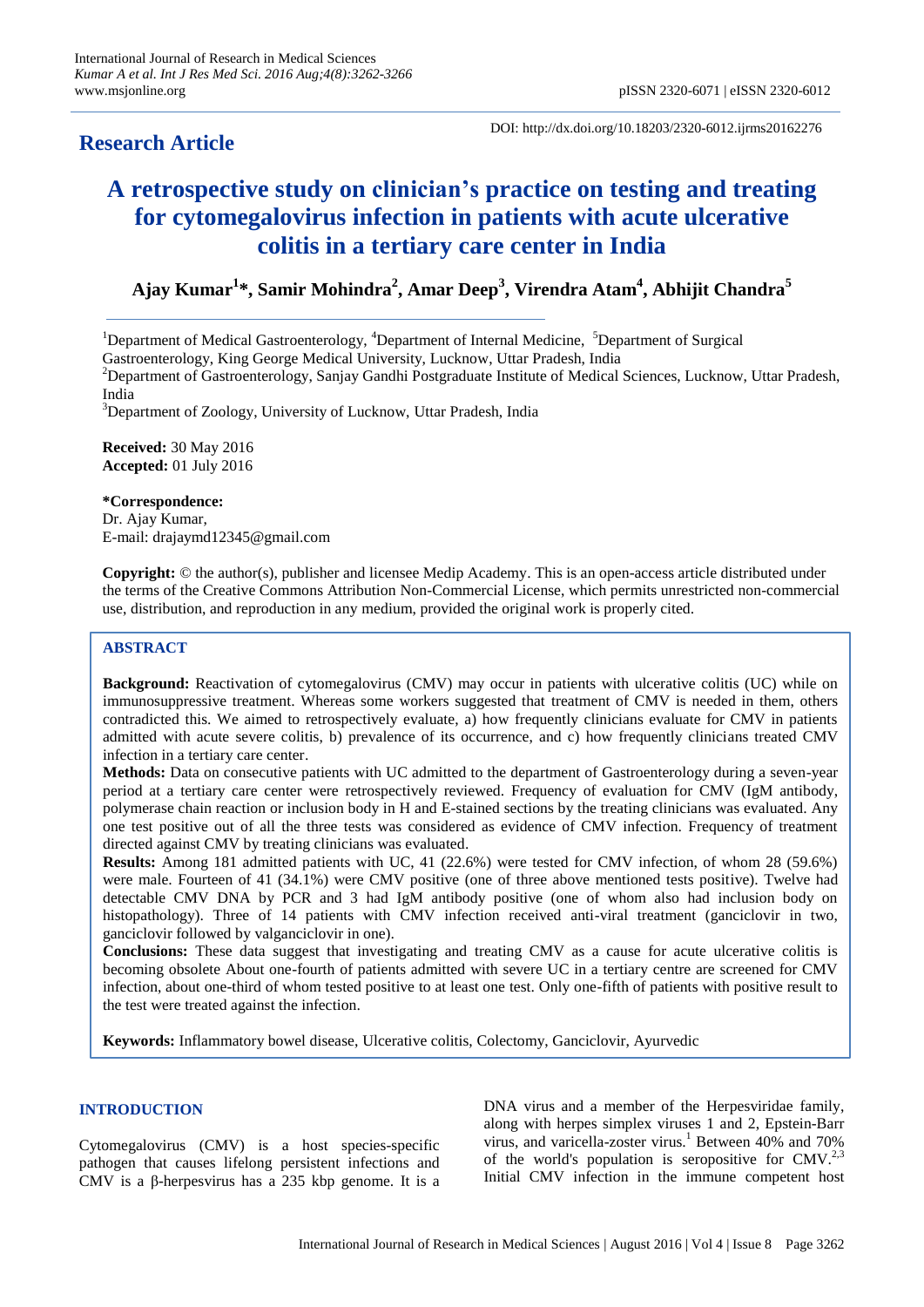typically is mild and goes undetected clinically. This is followed by a chronic latent state, during which the virus remains present within host cells, but viral proliferation is prevented by host cell-mediated immunity. Latent CMV evades the host immune system, remaining dormant in myeloid progenitor cells and endothelial cells, without active viral replication or manifestation of clinical symptoms.<sup>4</sup> Failure of immune containment may lead to reactivation with viral proliferation and severe systemic illness. CMV reactivation, seen clinically in acquired defects of cellular immunity, such as with immunosuppressant therapy, chemotherapy, bone marrow or solid organ transplantation, and HIV/AIDS, can lead to high disease activity and mortality.<sup>2</sup> Inflammatory bowel disease (IBD) patients are frequently treated with immunosuppressive agents, including corticosteroids, azathioprine, cyclosporine, and methotrexate etc., either alone or in combination.<sup>5,6</sup> Therefore, severe or refractory IBD patients are thought to be at an increased risk of infection with CMV. About 15.8%-34% of IBD patients have CMV disease.<sup>7</sup> Gastrointestinal CMV infections can resolve without the use of antiviral therapy.<sup>8</sup>

Ulcerative colitis (UC) is common all over the world; including India and presentation of acute attack of UC and of CMV colitis have been reported to be similar. $9-11$ Some workers suggested that treatment of CMV is needed in them, others contradicted this. In a previous study from our center, we prospectively analyzed frequency, risk factors and outcome of CMV infection in  $UC$  patients.<sup>12</sup> In the present study we aimed to retrospectively evaluate, a) how frequently clinicians evaluated for CMV in patients admitted with acute severe colitis, b) prevalence of its occurrence, and c) how frequently clinicians treated CMV infection in a tertiary care center.

#### **METHODS**

#### *Data retrieval*

Data on patients admitted during a seven-year period with acute UC to the Department of Gastroenterology at our tertiary care centre were retrieved from electronic medical records, paper-based records including the discharge summary. UC was diagnosed by clinical picture, typical endoscopic findings, histology and exclusion of an infective etiology. Severity of the disease was determined using Truelove and Witt's classification.

#### *Evaluation for CMV infection*

Data on frequency of evaluation for CMV infection by the clinicians at a tertiary care center were retrieved by records on request for tests such as IgM antibody and DNA by polymerase chain reaction (PCR) through electronic medical records or reports of these.

#### *Criteria for CMV infection*

If any of the three tests i.e. IgM antibody, (PCR) or inclusion body in H and E-stained sections was positive, diagnosis of CMV infection was made.

#### *Retrieval of data on treatment*

Treatment data were retrieved from prescriptions, nursing records and discharge summaries regarding previous use of immunosuppressant (steroid, azathioprine, methotrexate etc.), 5-ASA compounds (sulfasalazine, mesalamine, balsalazide etc.) or any other supportive treatment including complementary medicine (e.g. Ayurvedic treatment), treatment for current active disease and use of antivirals to treat CMV infection.

#### *Retrieval of outcome data*

Final outcome of CMV positive patients was recorded regarding control of the active disease by medical treatment alone, need for colectomy or death occurring during the course of the illness.

#### **RESULTS**

During 7 years period, 181 patients were admitted with severe UC. Among these, 41 (22.6%) were tested for presence of CMV infection, of whom 28 (59.6%) were male.



**Figure 1: Study plan and outcome data (UC= ulcerative colitis, CMV= cytomegalovirus, TT=Treatment).**

#### *CMV infection*

Fourteen of 41 (34.1%) were CMV positive (one of three tests positive). Twelve had CMV DNA by PCR and 3 had IgM antibody (one of whom also had inclusion body on histopathology).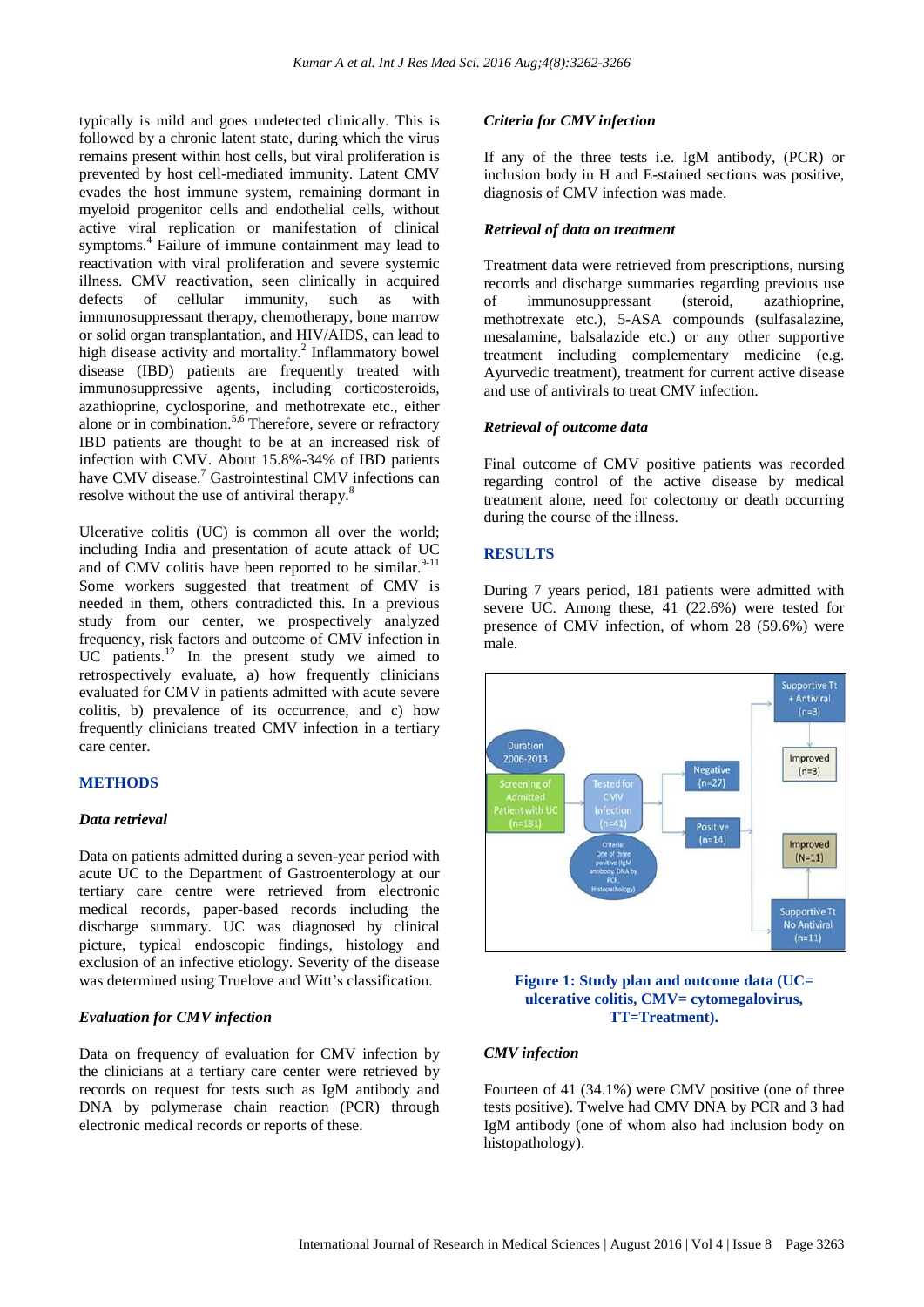## *Treatment*

Previously, steroid followed by azathioprine was given in 5 patients, steroid followed by 5-ASA in 5 patients and 5- ASA alone in 4 patients to control the disease. One patient used ayurvedic treatment for disease control but without any response. Three of 14 (21.4%) patients with CMV infection received anti-viral treatment. Two patients received intra-venous ganciclovir 300 mg twice daily for three weeks and in one, ganciclovir was given for five days followed by 16 days of oral valganciclovir 450 mg twice daily.

### *Outcome*

Active disease was controlled by medical treatment alone in all 14 patients. None of the patient needed colectomy. No death occurred.

## **DISCUSSION**

The present study suggests that about one-fourth of patients admitted with severe UC in a tertiary centre are screened for CMV infection, about one-third of whom tested positive to at least one test. Only one-fifth of patients with positive result to a test were treated against the infection.

In patients with severe ulcerative colitis, local reactivation of CMV can be detected in actively inflamed colonic tissue in approximately 30% of cases.<sup>13</sup> In present study 34.1% of the total tested patients had CMV infection while in the previous study from our center 15.8% of patients had CMV infection.

Although there is ample data on the presence of CMV infection in immunosuppressant use, an association between acute severe UC and CMV disease of the colon in patients with no prior use of immune suppressants has been described only in few case reports.<sup>14-21</sup> In our study CMV was detected in 5 patients who had used only 5- ASA and no immunosuppressant in the past for disease control.

There are conflicting results on the association of CMV reactivation with azathioprine. Some studies found association of CMV reactivation with azathioprine.<sup>12,22</sup> other studies, however, did not show an association between CMV reactivation and azathioprine.<sup>3,23</sup> In our study azathioprine was given in 5 patients.

Studies have shown increased risk of colectomy and mortality up to 67% and 33% respectively and treatment with IV antiviral improves outcome.<sup>2,12,28</sup> In our study 3 patients got antiviral treatment and all improved. There was no mortality or nor colectomy was needed.

A few studies have suggested that CMV is an 'innocent by stander' i.e. the presence of CMV represents tropism towards areas of dysplasia and inflammation rather than a true disease and there is no difference in remission and colectomy rates between UC patients with CMV reactivation and non CMV UC patients.<sup>8,26</sup> However in the first study only serological markers were used for evidence of CMV reactivation and in the second study 3 of 3 patients with CMV infection proceeded to urgent colectomy, and the one patient who was treated for CMV received intra-venous acyclovir rather than ganciclovir or forscarnet.

In our study antiviral was given in one-fifth only however all patients improved. The present study showed that in admitted patients with acute severe UC in a tertiary care center, investigations for CMV is somewhat uncommonly undertaken by the treating clinicians and even when detected, these patients are uncommonly treated against CMV infection. This data suggests that most clinicians might believe that CMV may not be important in management of acute severe colitis.

This contention is also supported by the fact that the most patients in this series improved without treatment directed against CMV infection and none needed colectomy. However, the present study has limitation as it is retrospective in nature, a large number of patients admitted with acute severe colitis were not tested for CMV infection as decision to test or not was based on clinician's judgment rather than any pre-decided protocol.

Hence, it is possible that those who required work-up for CMV infection most might not have undergone any test. This is supported by the fact that female patients were not tested for CMV more often than male patients. The earlier study suggested that female patients are more often CMV positive. <sup>12</sup>

In conclusion, this study highlights that about one-fourth of patients admitted with severe UC in a tertiary centre is screened for CMV infection, about one-third of whom tested positive to at least one test. Only one-fifth of patients with positive result to a test were treated against the infection. These data suggest that the trend among clinicians for searching and treating CMV as a cause for acute severe ulcerative colitis is becoming obsolete.

## **ACKNOWLEDGEMENTS**

Authors are deeply grateful and indebted to all sources of materials used for reviewed this manuscript have been duly acknowledged to Dr. Ravi Mishra, Dr. Vivek Anand Saraswat and Dr. K. K. Sawlani for his valuable support and guidance.

*Funding: No funding sources Conflict of interest: None declared Ethical approval: The study was approved by the Institutional Ethics Committee*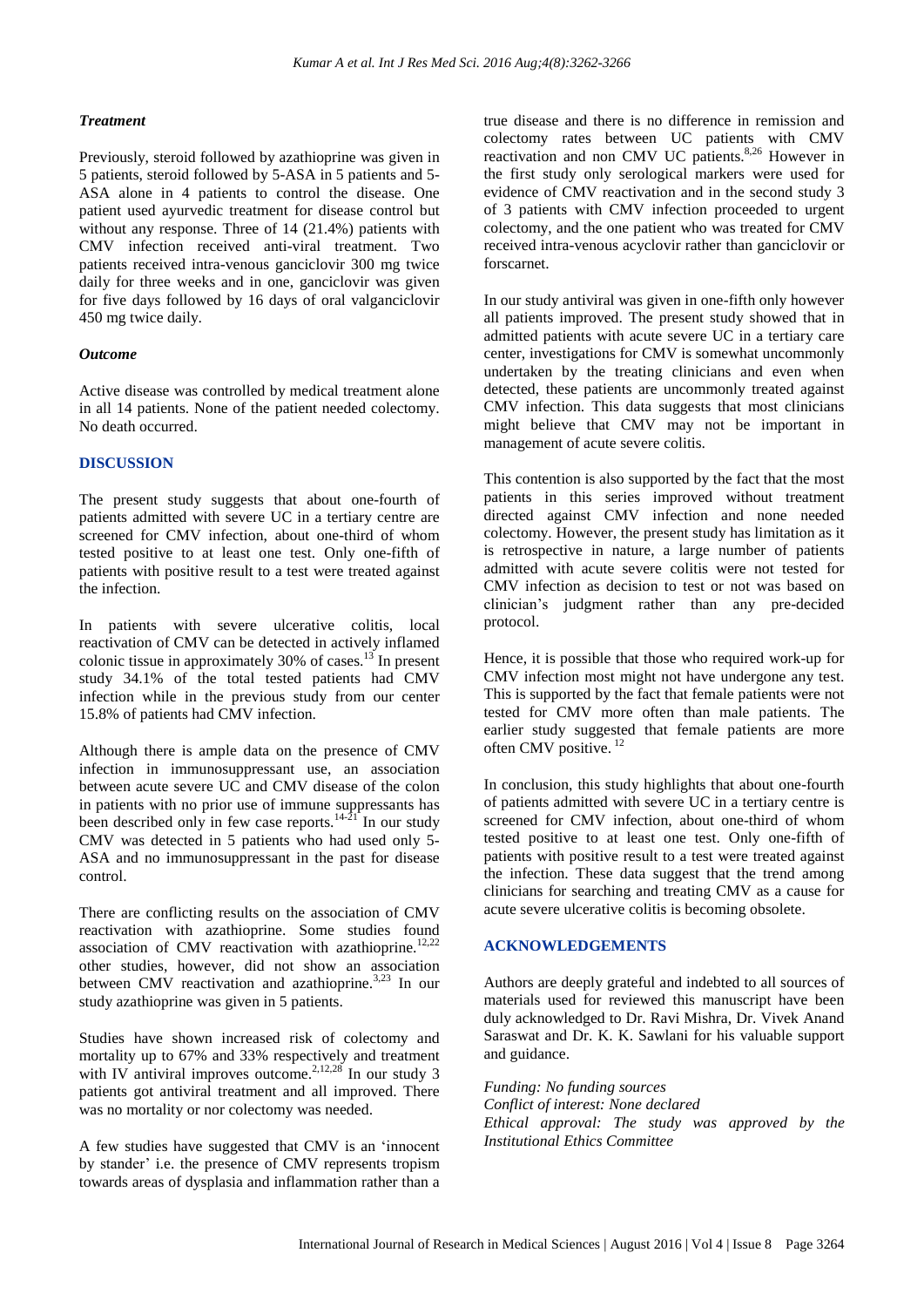#### **REFERENCES**

- 1. Taylor GH. Cytomegalovirus. Am Fam Physician. 2003;67:519-24.
- 2. Begos DG, Rappaport R, Jain D. Cytomegalovirus infection masquerading as an ulcerative colitis flareup: case report and review of the literature. Yale J Biol Med. 1996;69:323-8.
- 3. Dimitroulia E, Spanakis N, Konstantinidou AE, Legakis NJ, Tsakris A. Frequent detection of cytomegalovirus in the intestine of patients with inflammatory bowel disease. Inflamm Bowel Dis. 2006;12:879-84.
- 4. Soderberg-Naucler C. Human cytomegalovirus persists in its host and attacks and avoids elimination by the immune system. Crit Rev Immunol. 2006;26:231-64.
- 5. Clark M, Colombel JF, Feagan BC, Fedorak RN, Hanauer SB, Kamm MA, et al. American gastroenterological association consensus development conference on the use of biologics in the treatment of inflammatory bowel disease. Gastroenterology. 2007;133:312-39.
- 6. Summers RW. Novel and future medical management of inflammatory bowel disease. Surg Clin North Am 2007;87:727-41.
- 7. Papadakis KA, Tung JK, Binder SW, Kam LY, Abreu MT, Targan SR, Vasiliauskas EA. Outcome of cytomegalovirus infections in patients with inflammatory bowel disease. Am J Gastroenterol. 2001;96:2137-42.
- 8. Matsuoka K, Iwao Y, Mori T, Sakuraba A, Yajima T, Hisamatsu T, Okamoto S, Morohoshi Y, Izumiya M, Ichikawa H, Sato T, Inoue N, Ogata H, Hibi T. Cytomegalovirus is frequently reactivated and disappears without antiviral agents in ulcerative colitis patients. Am J Gastroenterol. 2007;102:331- 7.
- 9. Sood A, Midha V, Sood N, Bhatia AS, Avasthi G. Incidence and prevalence of ulcerative colitis in Punjab, North India. Gut. 2003;52:1587-90.
- 10. Kaufman HS, Kahn AC, Iacobuzio-Donahue C, Talamini MA, Lillemoe KD, Hamilton SR. Cytomegaloviral enterocolitis: clinical associations and outcome. Dis Colon Rectum. 1999;42:24-30.
- 11. Ng FH, Chau TN, Cheung TC, Kng C, Wong SY, Ng WF, et al. Cytomegalovirus colitis in individuals without apparent cause of immunodeficiency. Dig Dis Sci. 1999;44:945-52.
- 12. Kishore J, Ghoshal U, Ghoshal UC, Krishnani N, Kumar S, Singh M, Ayyagari A. Infection with cytomegalovirus in patients with inflammatory bowel disease: prevalence, clinical significance and outcome. J Med Microbiol. 2004;53:1155-60.
- 13. Ayre K, Warren BF, Jeffery K, Travis SP. The role of CMV in steroid-resistant ulcerative colitis: A systematic review. J Crohns Colitis. 2009;3:141-8.
- 14. Diepersloot RJ, Kroes AC, Visser W, Jiwa NM, Rothbarth PH. Acute ulcerative proctocolitis

associated with primary cytomegalovirus infection. Arch Intern Med. 1990;150:1749-51.

- 15. Inoue K, Wakabayashi N, Fukumoto K, Yamada S, Bito N, Yoshida N, Katada K, Uchiyama K, Ishikawa T, Handa O, Takagi T, Konishi H, Yagi N, Kokura S, Kishimoto M, Yanagisawa A, Naito Y. Toxic megacolon associated with cytomegalovirus infection in a patient with steroid-naive ulcerative colitis. Intern Med. 2012;51:2739-43.
- 16. Lortholary O, Perronne C, Leport J, Leport C, Vilde JL. Primary cytomegalovirus infection associated with the onset of ulcerative colitis. Eur J Clin Microbiol Infect Dis. 1993;12:570-2.
- 17. Moonka D, Furth EE, MacDermott RP, Lichtenstein GR. Pouchitis associated with primary cytomegalovirus infection. Am J Gastroenterol. 1998;93:264-6.
- 18. Orvar K, Murray J, Carmen G, Conklin J. Cytomegalovirus infection associated with onset of inflammatory bowel disease. Dig Dis Sci. 1993;38:2307-10.
- 19. Osaki R, Andoh A, Tsujikawa T, Ogawa A, Koizumi Y, Nakahara T, Hata K, Sasaki M, Saito Y, Fujiyama Y. Acute cytomegalovirus infection superimposed on corticosteroid-naive ulcerative colitis. Intern Med. 2008;47:1341-4.
- 20. Pfau P, Kochman ML, Furth EE, Lichtenstein GR. Cytomegalovirus colitis complicating ulcerative colitis in the steroid-naive patient. Am J Gastroenterol. 2001;96:895-9.
- 21. Streetz KL, Buhr T, Wedemeyer H, Bleck J, Schedel I, Manns MP, Goke MN. Acute CMVcolitis in a patient with a history of ulcerative colitis. Scand J Gastroenterol 2003;38:119-22.
- 22. Hookey LC, Depew W, Boag A, Vanner S. 6 mercaptopurine and inflammatory bowel disease: hidden ground for the cytomegalovirus. Can J Gastroenterol. 2003;17:319-22.
- 23. Cottone M, Pietrosi G, Martorana G, Casa A, Pecoraro G, Oliva L, Orlando A, Rosselli M, Rizzo A, Pagliaro L. Prevalence of cytomegalovirus infection in severe refractory ulcerative and Crohn's colitis. Am J Gastroenterol. 2001;96:773-5.
- 24. Revello MG, Gerna G. Diagnosis and management of human cytomegalovirus infection in the mother, fetus, and newborn infant. Clin Microbiol Rev. 2002;15:680-715.
- 25. Cooper HS, Raffensperger EC, Jonas L, Fitts WT. Cytomegalovirus inclusions in patients with ulcerative colitis and toxic dilation requiring colonic resection. Gastroenterology. 1977;72:1253-6.
- 26. Eyre-Brook IA, Dundas S. Incidence and clinical significance of colonic cytomegalovirus infection in idiopathic inflammatory bowel disease requiring colectomy. Gut. 1986;27:1419-25.
- 27. Toogood GJ, Gillespie PH, Gujral S, Warren BF, Roake JA, Gray DW, Morris PJ. Cytomegalovirus infection and colonic perforation in renal transplant patients. Transpl Int. 1996;9:248-51.